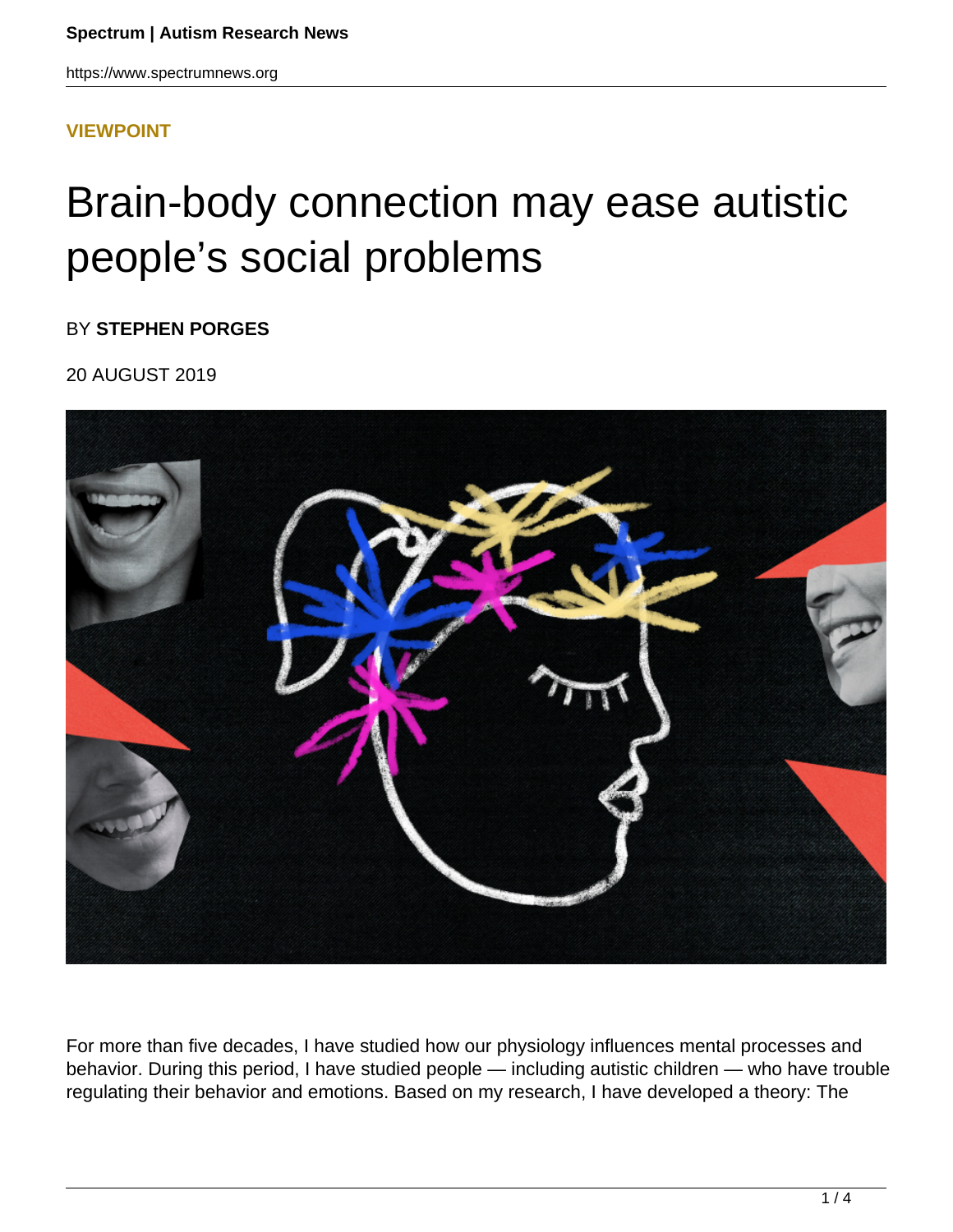neural regulation of our bodily organs influences our emotional responses and behavior toward others and our environment.

Many people with autism have difficulty **[regulating their behavior and emotions](https://www.spectrumnews.org/opinion/for-autistic-children-emotional-problems-may-hinder-social-success/)**. Their initial reaction to threat is often anger, irritability or aggression that may be expressed as an uncontrollable tantrum. These responses constitute a fight-or-flight reaction that can be difficult to manage.

My research has documented parallels between the autonomic system — the system that controls the fight-or-flight system and the functioning of our organs — and difficulties with learning and socializing**<sup>1</sup>** . Essentially, if we cannot regulate our physiological state, we cannot socialize and connect with others. Based on this, my team and I have developed an auditory therapy that can help autistic people feel safe enough to engage with the world.

Over the years, I have listened to parents and teachers of autistic children and heard a consistent message: a passionate wish to help the children improve their behavioral regulation, avoid difficulties such as **[anxiety](https://www.spectrumnews.org/features/deep-dive/unmasking-anxiety-autism/)**, oppositional behavior, uncontrolled anger or frustration, tantrums or meltdowns, hypersensitivity, dissociation and **[attention deficit](https://www.spectrumnews.org/features/deep-dive/decoding-overlap-autism-adhd/)**.

However, the scientific community has provided little help. The primary treatments for autism involve drugs developed for anxiety or attention deficit hyperactivity disorder that can ease difficult behavior. Unfortunately, these same drugs may also suppress spontaneous social interactions. Behavioral therapies for autism may help children develop skills, but they are limited in their ability to teach the children to regulate their emotions or behaviors.

We scientists have often treated autistic people as though they merely do not want to listen or control their behavior, rather than that they are unable to do so. This bias assumes that treatments that apply rewards and punishments will help autistic people. But these reinforcement models are relatively ineffective at fostering spontaneous social interactions and controlling emotions.

My hope is to provide new tools to adjust autistic people's autonomic state, thereby enhancing their ability to regulate their emotions, engage in spontaneous social behavior, and learn and improve their cognitive function.

## **Polyvagal theory:**

The autonomic nervous system controls unconscious bodily functions such as heart rate, breathing and urination — and the fight-or-flight response. Based on my research, I hypothesize that the system functions like a neural platform that can facilitate or suppress various types of behavior, from spontaneous social interactions to aggressive and oppositional behavior and complete shutdown.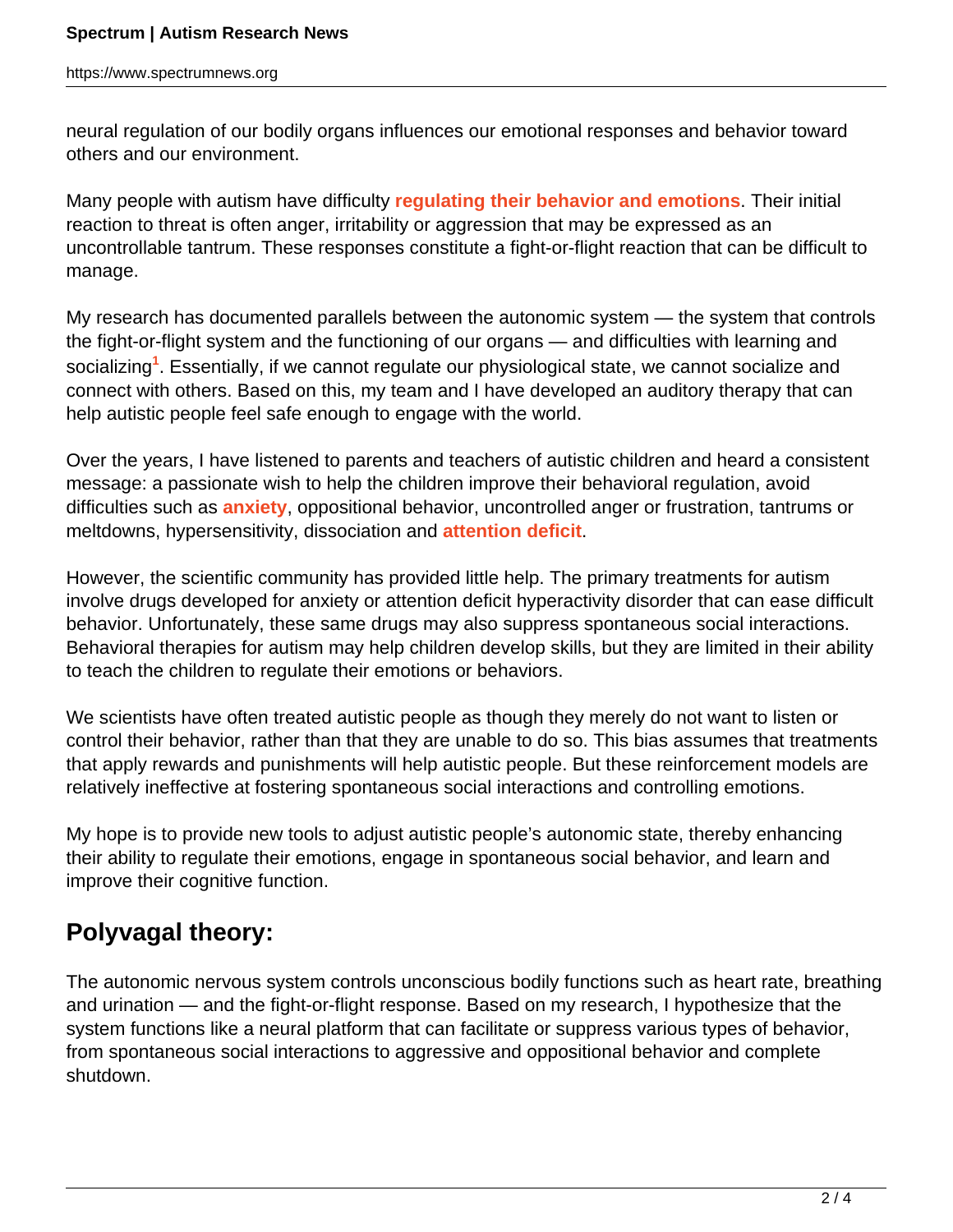https://www.spectrumnews.org

My hypothesis is based on the 'polyvagal theory,' which I developed and named because it focuses on two vagal pathways — that is, a collection of neural fibers — that regulate the autonomic nervous system. These fibers are embedded in a large cranial nerve known as the vagus, which influences the functions of major organs and modulates the bidirectional relationship between these organs and the brain.

The theory offers an explanation for some of autism's core features, from social difficulties to gut dysfunction and sensory sensitivity. It also proposes strategies that can ease the severity of these features.

It is based on the idea that evolution has had a major influence on how our brains respond to threat.

The autonomic nervous system of vertebrates such as reptiles has circuits that enable two types of defensive behaviors: mobilizing to support fight-or-flight responses, or immobilizing — freezing or involuntarily playing dead, with a loss of consciousness and muscle tone — to minimize detection.

With the evolution of mammals, part of the autonomic nervous system became integrated with neural pathways that control the muscles of the face and head. This new branch has a remarkable attribute that enables the control and regulation of the other two, more primitive, systems. Functionally, this new circuit, by informing the more primitive circuits, evolved into an enabler of prosocial behavior. It can also regulate these older mechanisms to enable movement in a safe social context, such as play. Or it can shift the immobilization response away from fearful defense and toward a calm moment of intimacy — feeling safe and secure in another person's arms.

This newest circuit is most relevant to a polyvagal understanding of autism.

The vagal pathways involved in the new system emerge from a part of the brain stem that helps control muscles of the face and head, including muscles involved in facial expression, ingestion, speaking and listening. This system evolved in mammals to cue members of the same species, via vocalizations and facial expressions, that it is safe to approach and engage in social behavior.

Functionally, the system can turn off defensive responses and foster feelings of safety and trust; it can slow heart rate, tamp down the fight-or-flight response and cue the enteric nervous system to support digestion. Turning down this system results in many traits associated with autism, including a lack of facial affect, poor vocal intonation and rhythm, hypersensitivity to sound, selective eating, gut problems and a propensity to remain in a defensive state.

Because we are social animals, we often look to partners or trusted caregivers for safety cues, but autistic people may not be able to recognize or respond to these cues. Their social engagement system may be depressed: Their body detects cues of danger and not cues of safety in social engagement.